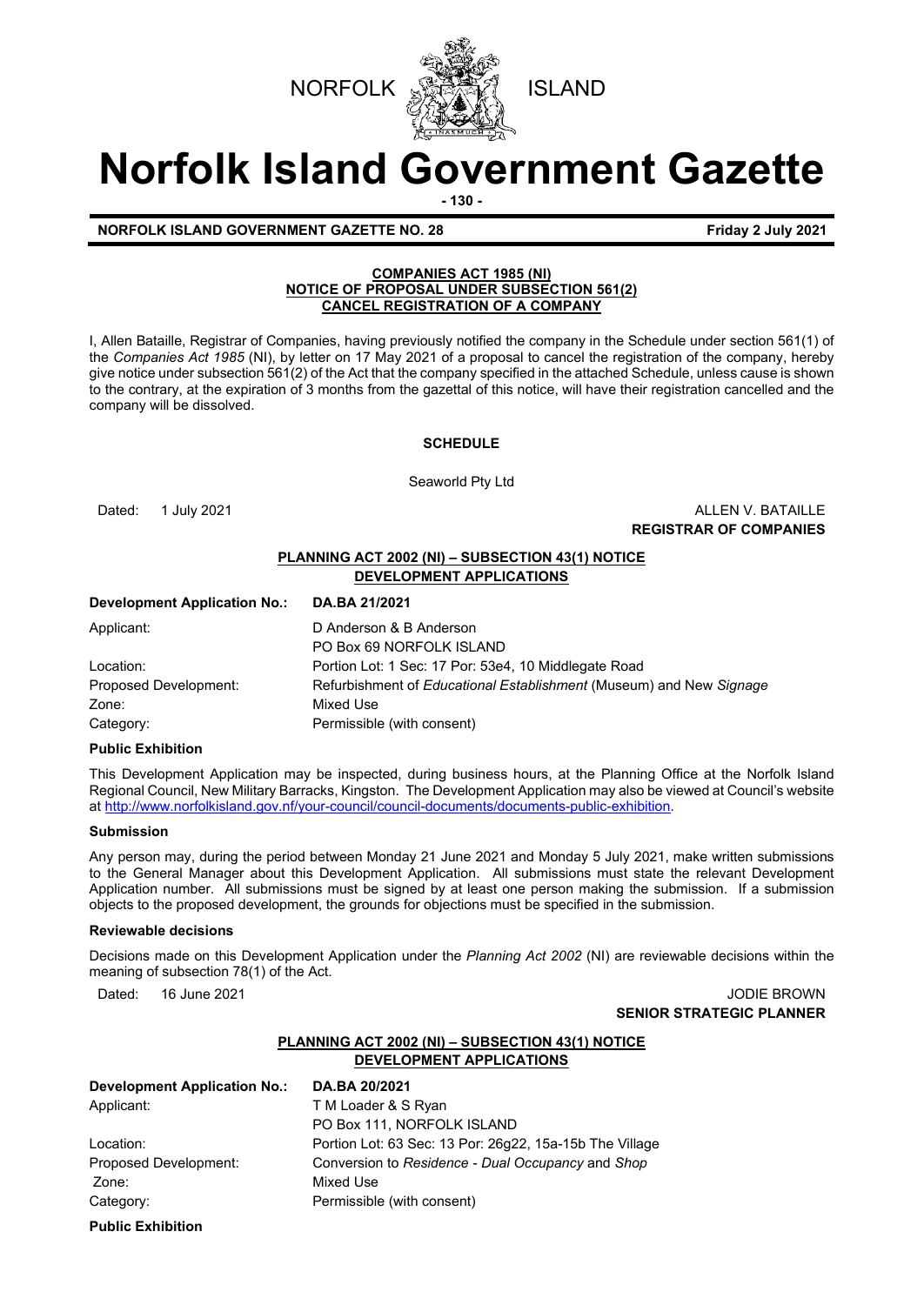## **NORFOLK ISLAND GOVERNMENT GAZETTE NO. 28 Friday 2 July 2021**

This Development Application may be inspected, during business hours, at the Planning Office at the Norfolk Island Regional Council, New Military Barracks, Kingston. The Development Application may also be viewed at Council's website a[t http://www.norfolkisland.gov.nf/your-council/council-documents/documents-public-exhibition.](http://www.norfolkisland.gov.nf/your-council/council-documents/documents-public-exhibition)

#### **Submission**

Any person may, during the period between Monday 21 June 2021 and Monday 5 July 2021, make written submissions to the General Manager about this Development Application. All submissions must state the relevant Development Application number. All submissions must be signed by at least one person making the submission. If a submission objects to the proposed development, the grounds for objections must be specified in the submission.

#### **Reviewable decisions**

Decisions made on this Development Application under the *Planning Act 2002* (NI) are reviewable decisions within the meaning of subsection 78(1) of the Act.

Dated: 16 June 2021 JODIE BROWN

# **SENIOR STRATEGIC PLANNER**

# **PLANNING ACT 2002 (NI) – SUBSECTION 43(1) NOTICE DEVELOPMENT APPLICATIONS**

| <b>Development Application No.:</b> | DA 5/2021                                                                                                               |
|-------------------------------------|-------------------------------------------------------------------------------------------------------------------------|
| Applicant:                          | J G Vasseur                                                                                                             |
|                                     | PO Box 988, NORFOLK ISLAND                                                                                              |
| Location:                           | Portion Lot: 98 Sec: 22 Por: 37z4, 58 Taylors Road                                                                      |
| Proposed Development:               | Change of Use to allow Food Premises & Educational<br><i>Establishment</i> as additional permitted uses of the premises |
| Zone:                               | Mixed Use                                                                                                               |
| Category:                           | Permissible (with consent)                                                                                              |

#### **Public Exhibition**

This Development Application may be inspected, during business hours, at the Planning Office at the Norfolk Island Regional Council, New Military Barracks, Kingston. The Development Application may also be viewed at Council's website a[t http://www.norfolkisland.gov.nf/your-council/council-documents/documents-public-exhibition.](http://www.norfolkisland.gov.nf/your-council/council-documents/documents-public-exhibition)

#### **Submission**

Any person may, during the period between Monday 21 June 2021 and Monday 5 July 2021, make written submissions to the General Manager about this Development Application. All submissions must state the relevant Development Application number. All submissions must be signed by at least one person making the submission. If a submission objects to the proposed development, the grounds for objections must be specified in the submission.

#### **Reviewable decisions**

Decisions made on this Development Application under the *Planning Act 2002 (NI)* are reviewable decisions within the meaning of subsection 78(1) of the Act.

#### Dated: 16 June 2021 JODIE BROWN **SENIOR STRATEGIC PLANNER**

# **DISASTER AND EMERGENCY MANAGEMENT ACT 2001 (NI)**

## **FURTHER EXTENSION OF DECLARATION OF STATE OF EMERGENCY**

I **Eric Hutchinson,** Administrator of Norfolk Island and delegate of the Minister under Section 5 of, and item 1.27 of the Schedule to, the *Minister's Norfolk Island Delegation Instrument 2019*:

**PURSUANT** to Section 9 of the *Disaster and Emergency Management Act 2001* (NI) [the Act] and having regard to the advice of the Controller;

**FOR** the purpose of response and recovery operations under the Act and the Disaster and Emergency Plan for the Territory of Norfolk Island;

**FURTHER EXTEND** the declaration of emergency made under section 9 of the Act at 16:15 Hrs on Monday 16 March 2020, for the whole of the Territory of Norfolk Island, until 23:59 hr on Thursday 30 September 2021.

Dated: 20 May 2021<br>Dated: 20 May 2021 **ADMINISTRATOR**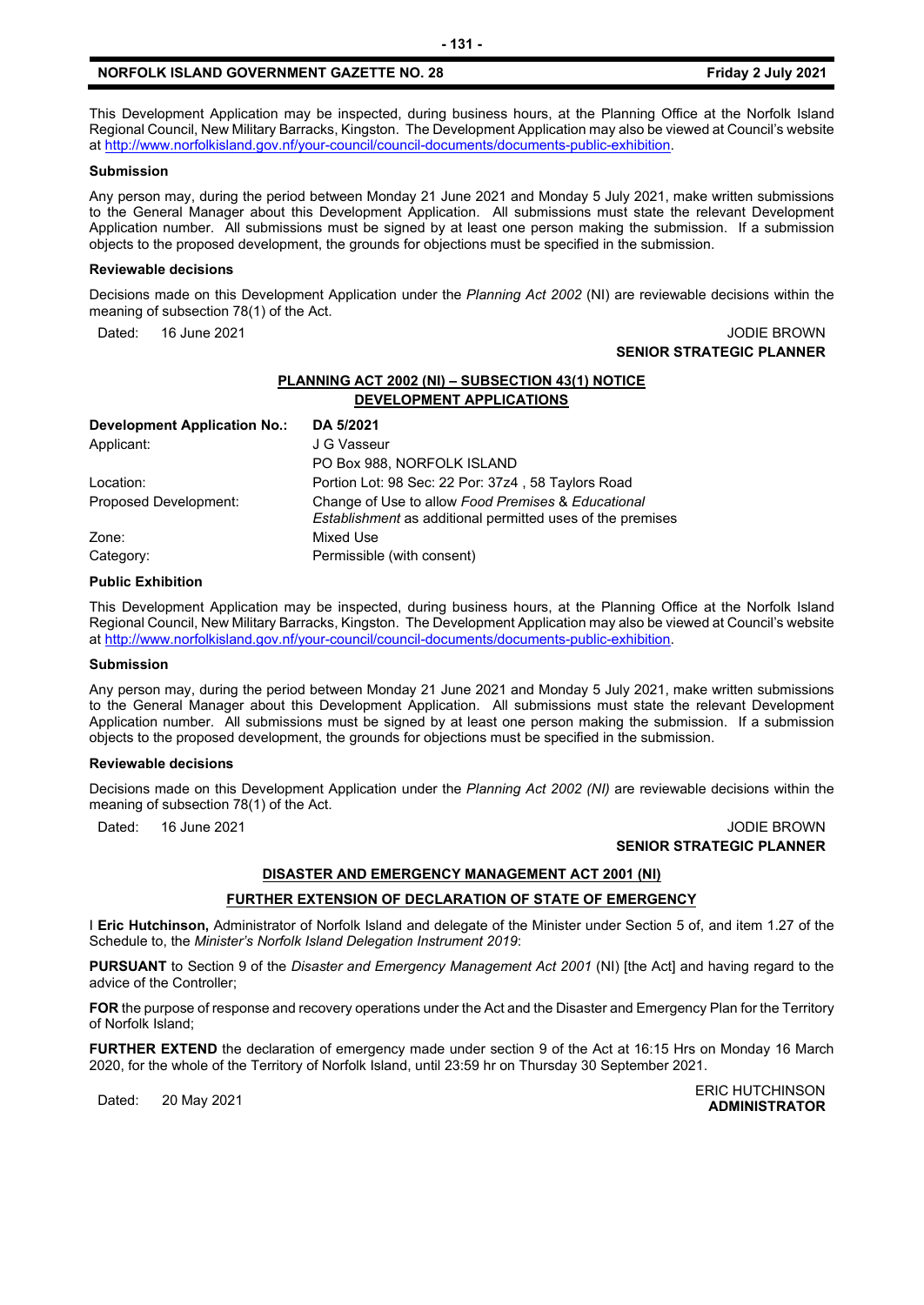## **DISASTER AND EMERGENCY MANAGEMENT ACT 2001 (NI) DECLARATION OF STATE OF DISASTER OR EMERGENCY (RECOVERY OPERATIONS) COVID-19 DIRECTIONS RECOVERY OPERATIONS (NO.2) 2021**

I, **George Ivor Andrew Plant**, Emergency Management Norfolk Island Controller:

- 1) under section 11(2)(g) of the *Disaster and Emergency Management Act 2001* (NI) am of the opinion that it is necessary to make directions in respect of recovery from the State of Emergency in respect of COVID-19 relating to the movement of persons within the disaster or emergency area as set out in the Schedule; and
- 2) under section 11(2)(h) of the *Disaster and Emergency Management Act 2001* (NI) am of the opinion that it is necessary to make directions in respect of recovery from the State of Emergency in respect of COVID-19 relating to the removal of persons within the disaster or emergency area who obstructs or threatens to obstruct recovery operations as set out in the Schedule; and
- 3) under section 11(2)(i) of the *Disaster and Emergency Management Act 2001* (NI) am of the opinion that it is necessary to make directions in respect of recovery from the State of Emergency in respect of COVID-19 relating to giving directions to persons whose responsibilities require him or her to engage in recovery operations.

## **SCHEDULE**

## **Direction 2 (2021) – Adjustment of COVID 19 measures – to commence 23:59 hr on 30 June 2021**

- 1. These Directions take effect at 23:59 hr on 30 June 2021 and remain in force while the State of Disaster or Emergency (Recovery Operations) is in force.
- 2. In these Directions:

*Persons* includes people residing on Norfolk Island, visiting Norfolk Island for holiday or work purposes

*COVID-19 hotspot* means a particular area of Australia decided by the Commonwealth Chief Medical Officer

*COVID-19 public exposure site* means a venue and time in which a person is likely to have come in contact with an infective person and as listed by the relevant State or Territory.

*Incident Controller* means the person appointed under the State of Emergency in accordance with the NORDISPLAN

- 3. Persons will be permitted\* to travel to Norfolk Island without the need to quarantine provided they:
	- a. do not have COVID-19;
	- b. have not been in contact within anyone in the prior 14 days with COVID-19; and
	- c. have been granted a Norfolk Island Entry Pass\*.
	- \*Any person travelling to Norfolk Island may be denied entry without a Norfolk Island Entry Pass
- 4. Persons who are on the island when a public exposure site is listed, and they have frequented, must immediately selfisolate at home or at their accommodation and contact NIHRACS for further advice.
- 5. A person whilst on Norfolk Island must comply with physical distancing principles as published from time to time on [\(http://www.norfolkisland.gov.nf/norfolk-islands-covid-19-advice\)](http://www.norfolkisland.gov.nf/norfolk-islands-covid-19-advice).
- 6. A person whilst on Norfolk Island must follow any directions in relation to COVID-19 from staff of the *Norfolk Island Hospital and Residential Aged Care Services (NIHRACS).*
- 7. A person or business on Norfolk Island must follow any advice or operational direction provided by the Incident Controller or authorised officer of the *Norfolk Island Police Force (NIPF)*in relation to COVID-19.
- 8. A person or business involving close contact with persons is required to keep a daily customer register. A business will be required to retain the records for a period of three months. The register must be produced upon request by the Incident Controller.

*\* Please Note \** 

- *Online applications required by all travellers prior to travel (within 72 hours of travel).*
- *While the State of Emergency is in place verification of where travellers are from will be required*
- *Travel to mainland states and territories is a matter for residents to seek approval from State and Territory Government authorities.*

Dated: 25 May 2021 GEORGE PLANT

**EMNI CONTROLLER**

## **TRAFFIC ACT 2010 (NI)**

## **TEMPORARY CLOSURE OF PRINCE PHILIP DRIVE FOR ROAD WORKS**

I, **Andrew Roach,** General Manager of the Norfolk Island Regional Council, under section 50 of the *Traffic Act 2010* (NI), close that part, or parts, of the road specified in Part 1 of the Schedule to all vehicular traffic (except any vehicle specified in Part 2 of the Schedule) for and during the period **7:30am to 4:30pm** each day on particular days between **26 April 2021 and 29 July 2021** as I am of the opinion it is necessary to allow for the installation of culverts as well as the completion of road construction and sealing works.

## **SCHEDULE**

**Part 1 -** Part road closure: